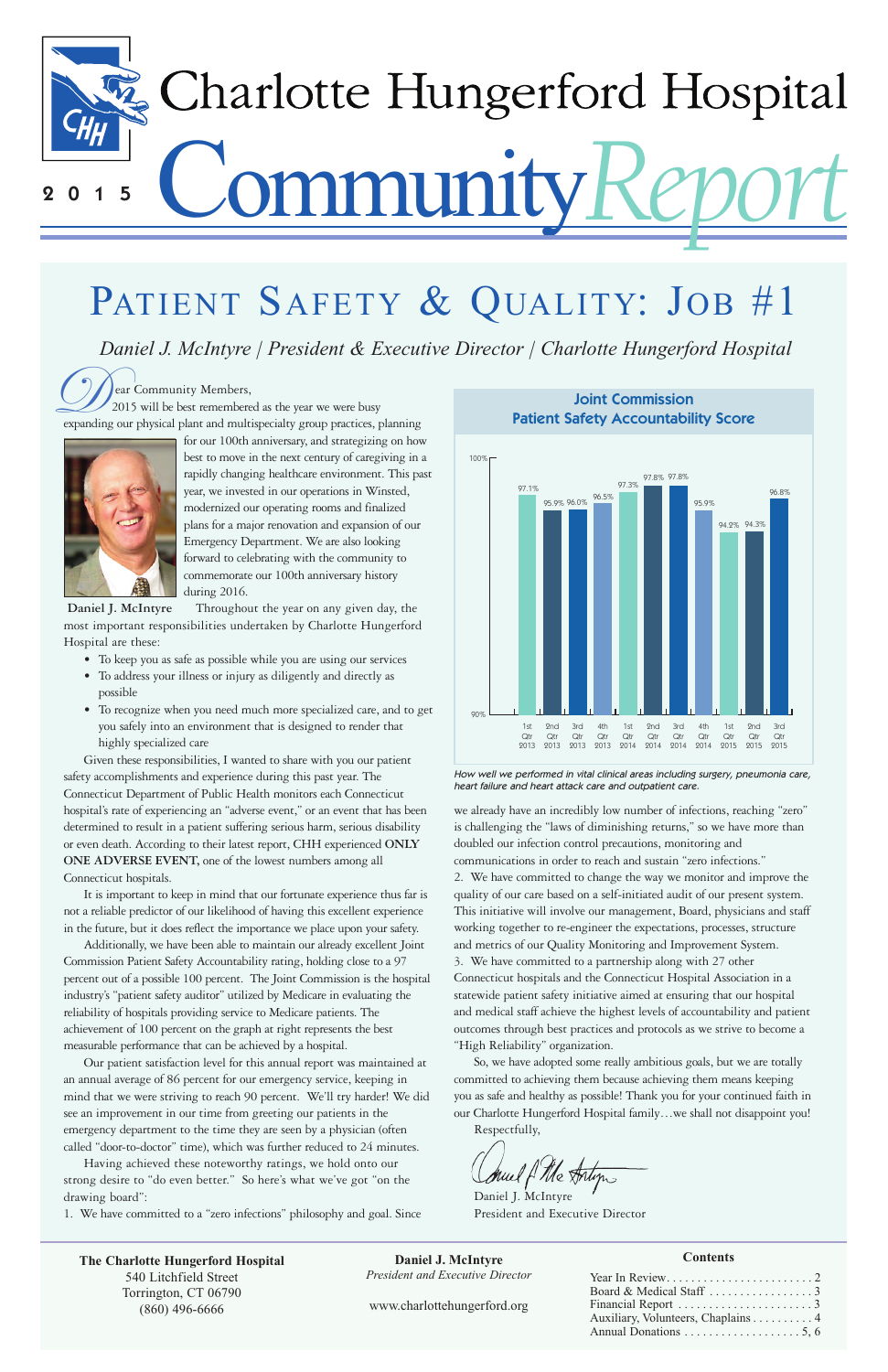# *2015 Year In Review*

# **MILESTONES**



### **CHH IMPROVESACCESSTO NEUROLOGY SERVICES FOR PATIENTS**

CHH introduces an innovative neurology services partnership by which electronic, visual and audio communications are used to communicate with neurologists from Hartford Hospital's Health Network to provide diagnostic and consultation procedures.

*"With this partnership, our patients can remain in at the hospital in their community and may not have to be transferred to another care facility for further treatment."* 

Kenrick Hom, M.D., Director of Hospital Medicine at CHH

### **CHH MODERNIZES OPERATIONS AT WINSTED HEALTH**

CHH completes a \$1.4 million renovation project to upgrade and improve the 115 Spencer Street facility in Winsted that enhances its emergency department and other medical services, including cardiac and pulmonary rehabilitation programs, blood drawing, laboratory, X-ray, digital mammography and sleep center.

*"These renovations allow CHH to continue to provide accessible, high quality, patient-friendly care to the greater Winsted area utilizing the best staff and technology."* 

Brian Mattiello, Vice President, Organizational Development

### **LIFE CHOICE ORGAN DONOR SERVICES THANKS CHH**



CHH staff and LifeChoice Donor Services representatives held a special ceremony in April to raise a new "Donate Life" flag on the hospital's main campus flagpole, honor past donors and promote donor awareness and participation.

*"It is a very meaningful program and we are so pleased to partner with our colleagues at*

*LifeChoice to help fulfill the wishes of individuals and family members who want to make lifesaving donations to those in need."* Teresa Fuller, Administrative Director, Nursing Services and Pharmacy

### **CHH WELCOMES NEW BOARD MEMBERS**

The Board of Governors of Charlotte Hungerford Hospital welcomed Debra Brandt, D.O., medical oncologist and hematologist with Yale University, and Jeff Borghesi, President of Borghesi Building and Engineering Co. Inc., to serve two-year terms on the Board.

*"We are so pleased to welcome Dr. Brandt and Mr. Borghesi to our board of dedicated and seasoned members. I know that their knowledge and expertise in their respective fields will serve Charlotte well."*  John Janco, Chairman of the CHH Board of Governors

### **CHH INTRODUCES BALANCE AND FALL PREVENTION PROGRAM**

CHH Rehabilitation and Sports Medicine Department added a new "Safe Steps" program to improve balance and significantly reduce the risk of falls that includes a customized plan of care, gait training, exercises training and home environment education.

*"Our knowledgeable therapists are pleased to offer this service and look forward to helping individuals remain active, decrease their fall risk and improve their quality of life."*

Amanda Hill, CHH Director of Rehabilitation

### **NEW PAYMENT OPTIONS HELP PATIENTS MANAGE COST OF CARE**

CHH now offers patients affordable loan options provided by ClearBalance® to help pay out-of-pocket hospital expenses including zero-interest loans with reasonable, flexible repayment terms.

*"Patients need logical solutions to help manage the cost of care, the ClearBalance program will help give patients peace of mind knowing they can manage their financial obligations more affordably as part of their overall care experience."* 

Susan Schapp, Vice President, Finance and Treasurer

### **CHH OPENS LOW VISION CENTER WITH LIONS CLUB DISTRICT 23B**



CHH Occupational Therapy Department and The Lions Club established a new Low Vision Center in Torrington designed to provide support for individuals who experience low vision by assessing their sight

limitations and providing individualized plans to improve their quality of life.

*"It is our goal to ensure that older adults with low vision are able to maintain their independence and experience quality of life. We are pleased to partner with the local Lions to provide this much needed service to our community."*  Michelle Whitford, Registered Occupational Therapist

### **CHH RADIOLOGY DEPARTMENT RECEIVES 3-YEAR ULTRASOUND ACCREDITATION**

CHH was awarded a three-year term of accreditation in ultrasound as the result of an extensive review by the American College of Radiology that examined image quality, personnel qualifications, adequacy of facility equipment, quality control procedures, and quality assurance programs.

*"We are very proud of our staff; they possess the knowledge and skill level that makes the difference. They pride themselves in the relationships they have developed with both patients and doctors, and this honor affirms that commitment."* 

Patty Sullivan-Polletta, Administrative Director, CHH Ancillary Services

### **CHH WOUND CARE & HYPERBARIC MEDICINE RECOGNIZED WITH NATIONALAWARD FOR EXCELLENCE**

CHH Wound Care & Hyperbaric Medicine received the Robert A. Warriner III, M.D., Center of Excellence award because it met the Center of Distinction quality standards for Healogics, Inc., with patient satisfaction rates higher than 92 percent.

*"We are very proud of our team at the Wound Care Center here at Charlotte Hungerford Hospital. Their personal attention to the patients and their families helps to provide a supportive environment and continuum of care during some very stressful times for patients."* 

John Capobianco, Vice President of Operations at CHH

### **CHH ADDS EAR, NOSE & THROAT PRACTICE**

Torrington-based Northwest Ear, Nose and Throat Specialists with Frank Luzzi, M.D., and Alexis Bouteneff, M.D., became a hospital-owned physician practice and is now called CHH Ear, Nose & Throat at 16 Bird Street Torrington, CT.

### **CHH UPGRADES AND EXPANDS MAMMOGRAPHY SERVICES**

CHH added a second, state-of-the-art system, Selenia™digital

mammography unit at its Mammography Center at Kennedy Drive in Torrington. Digital mammography services are now available at three convenient locations in Torrington and Winsted.

### **CHH OFFERS NEW EVENING DUAL DIAGNOSIS PROGRAM**

CHH Adult Co-Occurring (Dual Diagnosis) Intensive Outpatient Program designed to help people with both mental health and substance abuse issues created an evening program to accommodate those whose schedules do not allow for participation in the day program.

### **CHH FORMS NEW PULMONARY FIBROSIS SUPPORT GROUP**

CHH formed a new Pulmonary Fibrosis Support Group to provide up-to-date information about pulmonary fibrosis, including symptoms, management, forms of treatment, clinical trials and ongoing research.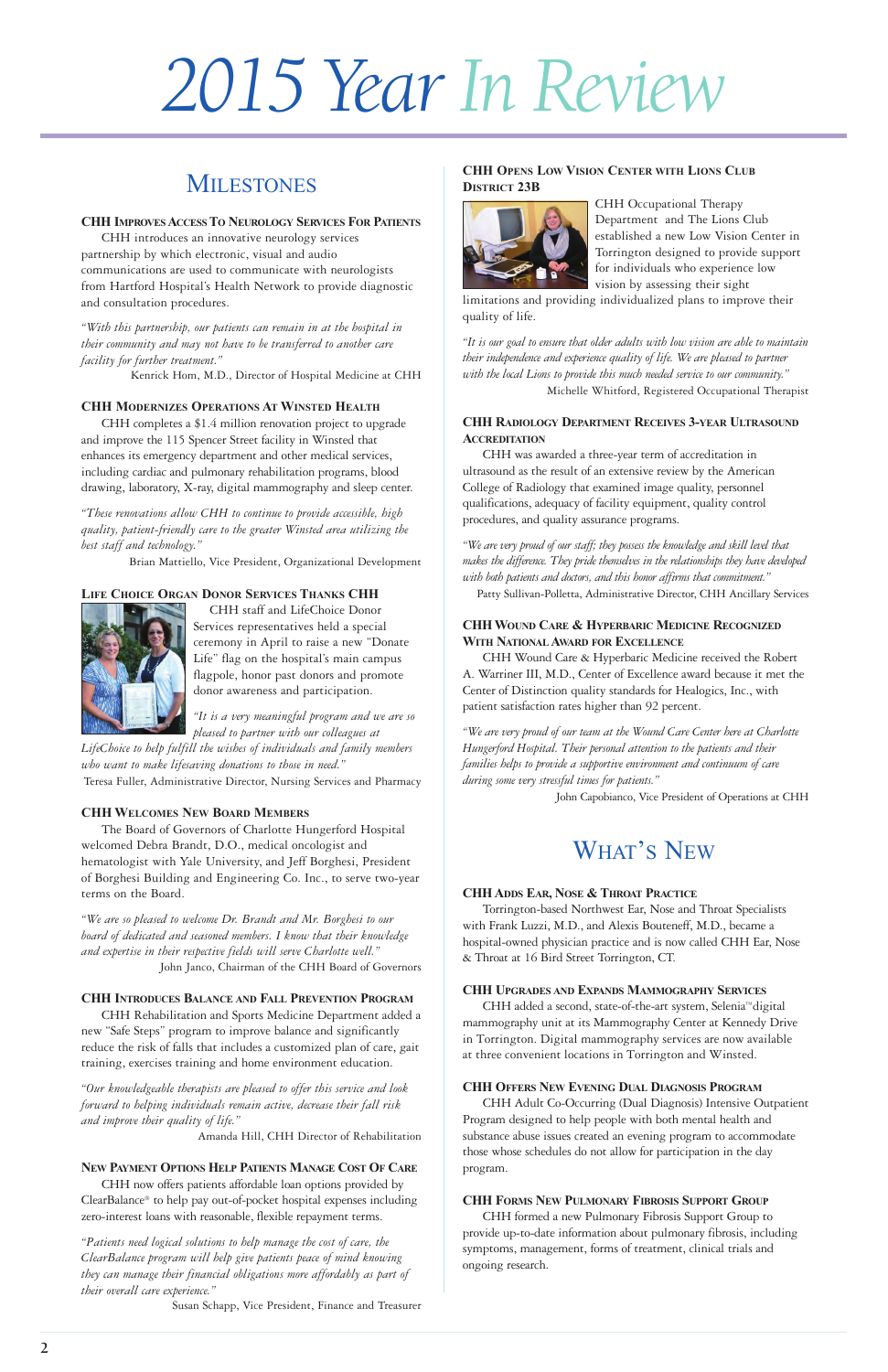**Daniel J. McIntyre**  *President and Executive Director*

> **John J. Capobianco** *Vice President, Operations*

### Board Of Governors

Edward Arum Edwin G. Booth, Jr. Debra Brandt, D.O. Frank R. Buonocore, Jr. Gladys Cerruto Richard Dutton, M.D. Stephanie Fowler, M.D. David J. Frauenhofer, Esq. Jamie Gregg

### **Corporators**

### Medical Staff **Officers**

# Medical Staff Department Chairs

Gregg Grinspan, M.D. *Ambulatory Medical Care* Daniel Coelho, M.D. *Anesthesia* Maurice DeFina, M.D. *Emergency Medicine* Elizabeth Galan, M.D. *Family Medicine* Kenrick Hom, M.D. *Hospital Medicine* Stephen Yoelson, M.D. *Medicine* Carol Papov, M.D. *Obstetrics and Gynecology*

- **Active: 125**
- **Affiliate: 44**
- **■ Community: 12**
- **■ Allied Health: 53**

Jeffery Klein, M.D. *President* Carrie Wolfberg, M.D., F.A.C.C. *President-Elect* Donna McHugh, M.D. *Secretary-Treasurer*

Edward Arum Edwin G. Booth, Jr. Jeffrey Borghesi Frank R. Buonocore, Jr. Helen Bunnell Richard D. Calhoun Susan R. Carroll, Ph.D. Gladys Cerruto J. Eric Chadwick\* Richard Dutton. M.D. Alfred J. Finn, M.D. Bruce Fox David J. Frauenhofer, Esq. Nancy Garfield Paul Grossman Ashbel Gulliver, M.D. Nancy Sullivan Hodkoski John Janco John N. Lavieri Diane V. Libby, C.P.A. William Marchand Marvin Maskovsky\*

### Medical Staff

For a complete listing of CHH Physicians and Allied Health Professionals, visit www.Charlottehungerford.org or call (860) 496-6725.

Kenrick Hom, M.D. John E. Janco, *Chairman* John N. Lavieri Diane V. Libby, C.P.A., *Vice-Chair* James O'Leary Michael Patterson Charles W. Roraback, Esq. Andrew Szczepanski, M.D.

James O'Leary Gail Olsen Douglas O'Connell Catherine Oneglia Matthew N. Pagano, D.C. Michael Patterson Robert Petricone Rose Ponte Robert Raleigh\* Stephen Reilly Charles W. Roraback, Esq. Guy Rovezzi Doreen Roy JoAnn Ryan Tom Scoville Mary Coutant-Skinner Barbara Spiegel Robert Switzgable Isadore Temkin, D.D.S.\* Stephen Todd

\* *Deceased*

Maria Bailescu, M.D. *Pathology* Michael Curi, M.D. *Pediatrics* Jeffery Nachbar, M.D. *Psychiatry* Elizabeth Whalen, M.D. *Radiation Oncology* Neal Mandell, M.D. *Radiology* William McGeehin, M.D., F.A.C.S. *Surgery*

# Charlotte Hungerford Hospital Administration

**Mark R. Prete, M.D.** *Vice President, Medical Staff Affairs*

**Susan M. Schapp** *Vice President, Finance and Treasurer*

**Brian Mattiello** *Vice President, Organizational Development*

|                                 | 2015    | 2014    |
|---------------------------------|---------|---------|
| <b>Discharges</b>               | 6,030   | 6,104   |
|                                 |         |         |
| <b>Patient Days</b>             | 26,064  | 25,604  |
|                                 |         |         |
| <b>Ancillary Services</b>       |         |         |
| <b>Emergency Visits</b>         | 42,430  | 40,724  |
| <b>Behavioral Health Visits</b> | 30,274  | 30,650  |
| Partial Hospitalization         |         |         |
| & Intensive OP Visits           | 9,952   | 7,529   |
| Walk-in Center Visits           | 13,558  | 11,890  |
| Ambulatory surgery cases        | 3,031   | 3,245   |
| Cardio diagnostic exams         | 12,660  | 13,415  |
| CT scan exams                   | 14,035  | 12,932  |
| Diagnostic radiology exams      | 38,684  | 38,450  |
| Laboratory tests                | 561,964 | 589,365 |
| MRI exams                       | 1,279   | 1,359   |
| Nuclear medicine exams          | 762     | 801     |
| Operating room cases            | 3,741   | 4,011   |
| PET scans                       | 211     | 276     |
| Physical therapy treatments     | 37,027  | 35,268  |
| Pulmonary function tests        | 1,710   | 1,434   |
| Radiology special procedures    | 1,232   | 1,243   |
| Radiation therapy               | 6,766   | 8,266   |
| Respiratory treatments          | 36,758  | 35,824  |
| <b>Sleep Studies</b>            | 548     | 516     |
| Speech therapy treatments       | 759     | 765     |
| <b>Ultrasound</b> exams         | 9,325   | 9,028   |

#### Condensed Statement of Financial Position September 30, 2015, and September 30, 2014

|                                                 | 2015                | 2014               |
|-------------------------------------------------|---------------------|--------------------|
| <b>ASSETS</b>                                   |                     |                    |
| Cash, accounts receivable, other current assets | \$<br>22,925,635    | 24,499,960*<br>\$  |
| Assets whose use is limited                     | 30,196,451          | 29,846,420         |
| Long-term investments                           | 39,204,252          | 39,735,759         |
| Land, building and equipment, net               | 39,832,770          | 39,240,101         |
| Other assets                                    | 1,088,648           | 1,077,802          |
| <b>Totals</b>                                   | 133, 247, 756<br>\$ | 134,400,042*<br>\$ |
| <b>LIABILITIES AND NET ASSETS</b>               |                     |                    |
| Current liabilities                             | \$<br>15,862,215    | 14,324,681*<br>\$  |
| Long-term liabilities                           | 46,182,660          | 35,556,528*        |
| Net assets                                      | 71,202,881          | 84,518,833         |
| Totals                                          | \$133,247,756       | $$134,400,042*$    |

### Condensed Statement of Activities

#### September 30, 2015, and September 30, 2014

|                                                               |                            | <u>2015</u>   | 2014            |
|---------------------------------------------------------------|----------------------------|---------------|-----------------|
| <b>REVENUES</b>                                               |                            |               |                 |
| Patient services (net)                                        |                            | \$113,735,730 | \$114,622,050   |
| Other Revenue                                                 |                            | 6,810,204     | 7,533,927       |
| Total revenues                                                |                            | \$120,545,934 | \$122,155,977   |
| <b>EXPENSES</b>                                               |                            |               |                 |
| Program services                                              |                            | \$113,654,007 | \$114,086,006   |
| Depreciation, amortization, bond & insurance                  |                            | 8,325,239     | 7,912,825       |
| Total expenses                                                |                            | \$121,979,246 | \$121,998,831   |
| <b>NET OPERATING SURPLUS</b>                                  | $\left(\frac{6}{5}\right)$ | 1,433,312)    | \$<br>157,146   |
| <b>OTHER INCOME (EXPENSE)</b>                                 |                            |               |                 |
| Investment Income, Dividends, Gains (losses)                  | \$                         | 2,896,009     | \$<br>2,689,094 |
| Gifts & Bequests                                              | \$                         | 323,459       | \$<br>110,807   |
| Other                                                         | $(\frac{4}{9})$            | 258,757)      | 65,999          |
| <b>EXCESS (DEFICIENCY) OF REVENUE</b><br><b>OVER EXPENSES</b> | \$                         | 1,527,399     | \$<br>3,023,046 |

Page 3 listings are for persons serving September 30, 2014, through October 1, 2015.

# Financial Report and Services Rendered

## Medical Staff Chiefs of Service

Carrie Wolfberg, M.D., F.A.C.C. *Cardiac Diagnostic* William Handelman, M.D. *Dialysis* Joseph Scirica, M.D. *Endoscopy* Terrence Ryan, M.D. *General Medicine* Mustafa Ugurlu, M.D., F.A.C.S. *General Surgery* Richard Krinsky, D.O. *Pulmonology*

Ronald Berger, M.D. *Ophthalmology* Mariam Hakim, M.D. *Orthopedics* Frank Luzzi, M.D. *Otolaryngology* Dennis D'Onofrio, D.P.M., F.A.C.F.A.S. *Podiatry* Richard Krinsky, D.O. *Pulmonology Care* Johnny Chang, M.D. *Urology*

\*2014 asset and liability changes due to auditor reclassification of balances.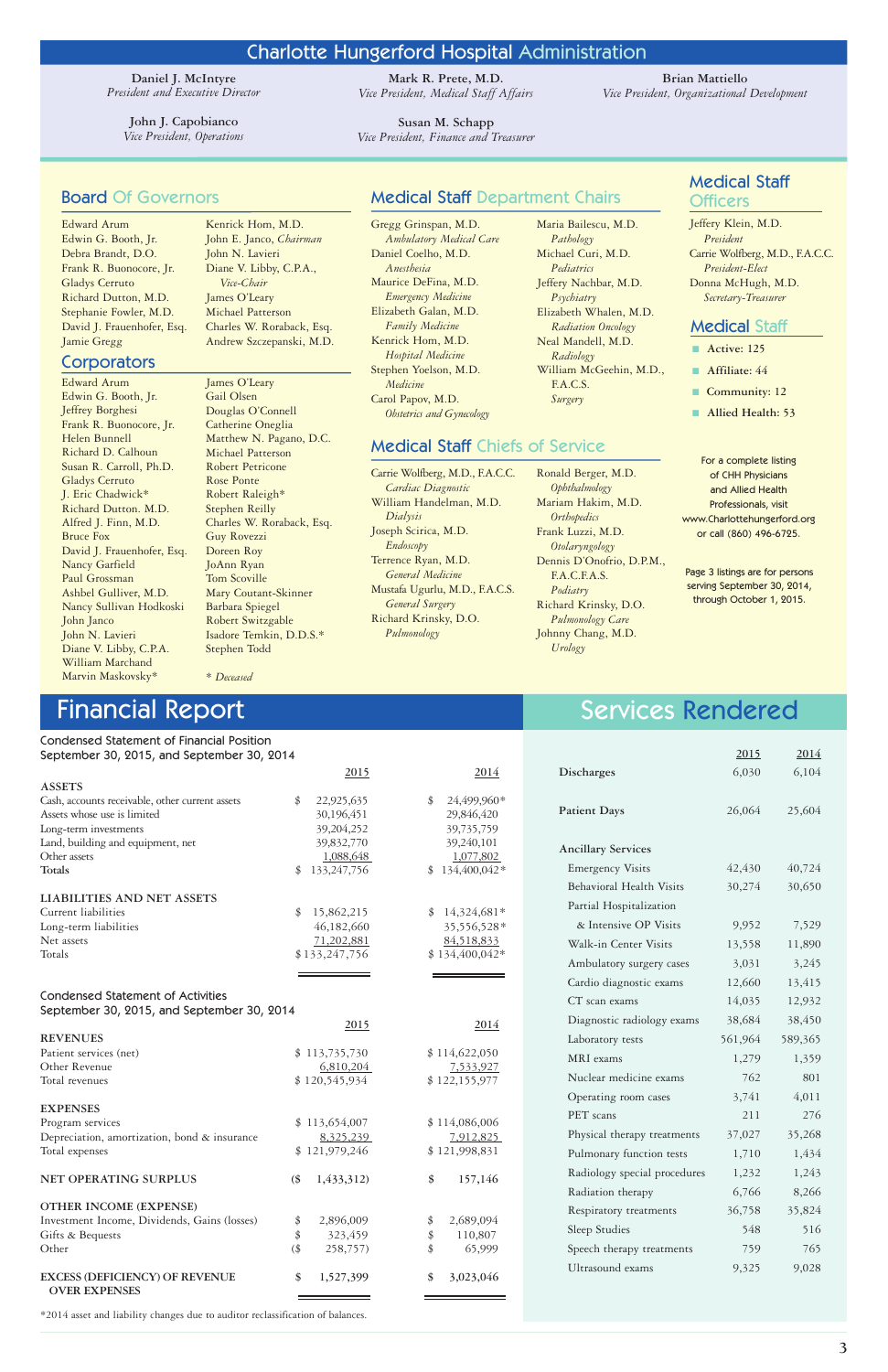Katherine Abraham Fijona Ajazi Kayla Algarin Helen Alling Father Peter Aduba Rev William Ashburn Amy Austin Janice Bacon Allan Bado Peter Baker Bonnie Barnes Patrice Baron Robert Batky Shannara Bauer John Bazzano Michele Bellody Ashley Benedetto Daphne Bobinski Betsy Bosco JoJo Bosco Theresa Brennan Earlene Boden Janet Bumstead Donna Burdick

Molly Burr Anne Busa John Busa Lois Canciani Bryanna Canfield Annette Caputi Brenda Carman Pastor Don Carpenter Jennifer Chamberlain Rev Bobbie Chapman Kim Clark Sally Coleman Barbara Coppinger Maria Cravanzola Kaitlyn Crichley Loretta Crowley Linda Curtis John Czechowicz Deborah D'Angelo Jerry Davidson Christopher Danielczuk Margaret Dayfield Linda Delong Kaitlyn Deming

Nancy Derwitsch

Martha Dickinson Crystal Diyulio Barbara Dobos Clarise Doolittle Jeremy Driscoll Ellen Durstin Rabbi Joseph Eisenbach Sima El-Ayoub Lilli Ferrucci Phyllis Frink Michael Galan Bonnie Gangell Linda Generali Christopher Gibb Judith Goddard Helen Gozemba Sister Rosemarie Greco Betty Greeley Joann Hayes Judi Henry Elaine Hinchliffe Michael Hintz Shelby Howe Peter Humphrey Joyce Iffland Judith Jacques Jo-Ann Jayne Krim Juhas Martha Kelley Mary Kelson Karen Kenagy Susan Kendall Lauren Kess



## Our Volunteers And Chaplains

# Charlotte Hungerford Hospital Auxiliary

The CHH Auxiliary Board of Directors and its 23 members expressed their gratitude for the support from sponsors and the community in all projects during 2015. Projects included special vendor sales, artist of the month program, holiday season greeting promotion, membership dues, the annual fashion show, and the CHH Gift Shop. Through these projects, the auxiliary contributed needed items to benefit the hospital and patient care.

In 2015, the auxiliary provided \$12,000 to purchase a Glidiscope (\$12,000) for the intensive care unit. The Glidiscope makes it safer and quicker for a physician to place a breathing tube in a patient. This "wish" was immediately fulfilled. The auxiliary also provided \$9,500 to purchase blanket warmers for the Mammography Center and main campus emergency department.

Twelve \$1,000 scholarships were awarded by the auxiliary to students pursuing a medical field; two honor former physicians, Alfred Fabro, M.D., and Joseph Curi, M.D.

The CHH Gift Shop continues to serve the public and hospital employees with a beautiful array of gifts. Please visit the shop; it helps the Auxiliary in funding its many projects.

> Tracy Kopcho Barbara Kreidwise Patti Kwashnak Robert Ladenheim Huong Lam Rebecca Lamoin Adam Lamothe Susan Lapin Martha Leach Rebecca Lease Wendy Lemieux Michael Licata Bertha Lobdell Deborah Maccaleous Edward Manseau Paula Manseau Alan Marinaccio Betty Marinaccio Rose Marola\* Elizabeth McCabe Andrea McCormick Jean McGarrity Elizabeth McGuire Barry McLeod Kali Meadows Thea Miller Eva Millord Lois Moraski Marie Mordeszewski Kaylie Morris James Morro Kathleen Morton Catherine-Angela Mosey Priscilla Mosimann Alice Muik Shirley Murack\* Angela Natterman

Babe Ochotnicky Jeanne Orie Douglas Palladino Frankie Pardon Marisa Parks Betty Patrick Shawn Peters George Piper Muriel Popham Edward Potter Erick Poulsen Elizabeth Quartiero Peter Quintard Aziza Radwan Adele Reale Barbara Riiska Mary Ann Ring Dolores Roberts Molly Roraback Elsie Rossi Julie Rusiecki Casey Saade Diane Salius Kathi Schapp Chance Schapp Lorrie Schmidt Rev. Carolyn Scotti Shirley Seger James Seitz Rachel Seleman Susan Serbeck Sarah Sottile Stephanie Speaker Rita Spino Rosalie Strano Lisa Sullivan Erzsebet Takacs Irene Tartaglino\* Joanne Tierney Elizabeth Tripp Father Robert Tucker Robin Turpin Janet Vater Gabrielle Vega Harriet Vergaro Patricia Walker Esther Walters Matthew Walukiewicz Betsy Werner Barbara Williams Eve Wolftrand Mary Yorker David Zahorsky Diana Zhovkly Marie Zordan

*\* Deceased*



**Charlotte Hungerford Hospital Auxiliary Officers for 2014-2015 are, from left, Patti Kwashnak, Treasurer; Barbara Pudlinski, President; Judith Hogan, Vice President; Marianne Lent, Recording Secretary; and Peg Beecher, Corresponding Secretary.**

The auxiliary will hold a Vintage Fashion Show on June 8 at the Torrington Country Club to celebrate the 100th anniversary of its founding on October 23, 2016. More information will be available at a later date. The auxiliary is looking forward to community support during its anniversary year.

The Charlotte Hungerford Hospital Volunteer Program provides essential, supplementary and complementary services to patients, families, visitors and staff. The program has over 160 active volunteers in both non-clinical and clinical areas of the hospital who donate 18,000 hours of service annually.

We are very grateful to all our many dedicated volunteers and chaplains who work with us throughout the year. If you would like more information about becoming a Charlotte volunteer, please contact us at (860) 496-6349.

> *Jeanne Orie has been volunteering at CHH since 1982. She is one of the many friendly faces greeting patients and visitors at the main desk.*

# CHH 2015 Employee Service Awards

CHH paid special thanks to its staff at its annual Employee Service Recognition Dinner in May. For 2015, the hospital recognized a total of 123 employees celebrating milestone anniversaries, including seven with 25 years of service, four celebrating 30 years, seven celebrating 35 years, four celebrating 40 years of service, and one celebrating 45 years of service.



**From left, Vicky Bothroyd (40 years), Kathy Bushka (40 years), Lois Videtto (40 years), and Karen Maturo (45 years) were among the 123 Charlotte Hungerford Hospital employees recognized at the hospital's annual service awards dinner.**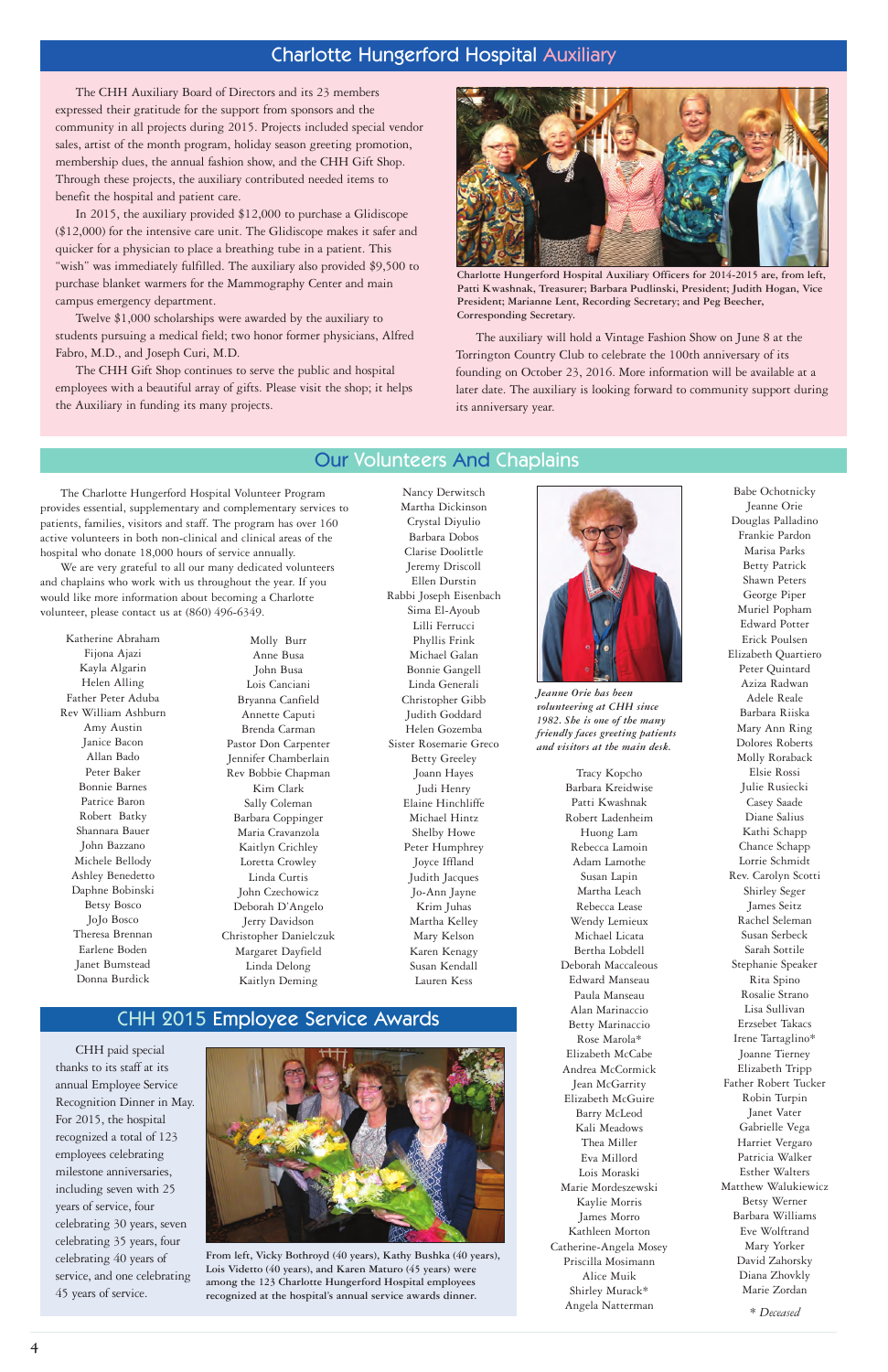Mr. Ronald E. Rosen Mr. & Mrs. John Rouleau Kathy Rouleau Linda Sansone Jacob Sidlosky Brian and Jazmin Skarupa Mr. & Mrs. William Skibesky Stewart N.Smith Roberta Smith Elizabeth Stott John Strycharz Mr. & Mrs. Robert Summa D. Alice Szczesniak T & M Building Co., Inc. Deborah Tartaglino Aldo Tartaglino Yaeko Telman Pamela Tino THS C-N-C\* Ernest and Jane Tremper D. John Vaccari Louise and Roy Van Alstyne Lesa & Thomas Vanotti Veneta Society Ladies Auxiliary Seth Warner Barbara M. Wasley Mr. & Mrs. Burton Welte Denis and Virginia Williamson Drs. Elizabeth Whalen and Terrence Ryan Alton and Christine Woodams James and Carol Wright John and Carol Young Zguzenski Family Living Trust Patricia Zygmont

- Honor the memory of a loved one
- Honor a physician or nurse who has touched your life
- **■** Celebrate a special event such as an anniversary or birthday

- *In Memory of George A. Beecher, Sr.* George A. Beecher, Jr.
- *In Memory of Bob and Alice Bligh* The Mae Casali Bonvicini Foundation
- *In Memory of Leonard Bonini* Linda Gryniuk
- *In Memory of Marjorie K. Booth* Mr. and Mrs. Charles Anthony, Jr. Mr. and Mrs. Edwin G. Booth, Jr. Parker and Lorraine Boylan Mrs. Janet W. Burritt Corky and John Lavieri Diane and Mark Libby Thomas and Wendy Lincoln

\* *Gifts made to the CHH Pink Rose Fund*

### Gifts in Tribute

Gifts in Tribute provide an opportunity to:

James and Leslie Lucas The Marola Family Barbara Onderdonk and Pat Radocy Doris Rothe Donald and Doris Smith Torrington Savings Bank Torrington Water Company

*In Memory of Albino A. Bruno* Allison Friday-Crespo

*In Memory of the Father of Dr. Stephen Bryant* Mr. and Mrs. Philip Lent\*

# *2015 Annual Donations*

The following donations were received between January 1 and December 31, 2015. Every effort to ensure accuracy has been made.

### General Donations

Viola O'Brien Education Trust

Copper Development Association Inc. Keroden Designated Fund

Big Y\* Campion Ambulance Carmody Torrance Sandak Hennessey LLP Connecticare, Inc. Estate of David G. Thomas Estate of Marjorie Goepfert Daniel J. McIntyre O'Brien, Tanski & Young Pac Group, LLC

One Anonymous Gift American Adjustment Bureau ARC Excess & Surplus Mr. & Mrs. Jeffrey Borghesi Bradley, Foster & Sargent CHH Auxiliary ChimeNet Connecticut Mutural Holding Co. Dr. John S. Glenn Fund for Nurses Elekta, Inc. Elm Press Geer Nursing and Rehab Center Hanger Clinic Hartford Healthcare Healogics John and Roberta Janco KBE Building Corporation Martin Kozlak Jr. and Progressive Paving Litchfield Woods Health Care Todd & Glenna Mattiello\* Michael E.McPhee Mercer Health & Benefits, LLC O & G Industries, Inc. Olson Mobeck Investment Advisors Paradigm BioDevices, Inc. PMA Management Quest Diagnostics Resources Management Corp. Rinaldi Linen Service Santander Bank N.A. Saslow Lufkin & Buggy, LLP Shipman & Goodwin Sibson Consulting, a division of Segal Spectrum Healthcare Torrington, LLC Stronger Women Stronger World\* Torrington Radiologists, Inc. Torrington Savings Bank U.S.A. Hauling & Recycling, Inc. Valerie Manor Yale New Haven Health System

Four Anonymous Gifts Tracy Bartles Claudette Bonetti Allan Borghesi

Mr. and Mrs. Martin Bothroyd Joseph R. Bozenski Joyce G. Briggs Sarah and Frank Buonocore M. Mason Cable Nancy Cannavo John and Maria Capobianco David and Susan Carroll Johnny A. Chang, M.D. Sharon Charter Hope S. Childs Colonial Bronze CT Assoc. for Infant Mental Health Inc Jack David and Melanie M. Kirkpatrick MaryAnn Deming

- Please consider an annual gift and including CHH in your estate planning.
- Make a secure online donation at www.charlottehungerford.org
- Call (860) 496-6719 to make a credit card donation payment by telephone.
- Mail a check payable to "CHH" at 540 Litchfield Street, Torrington, CT, 06790.

George and Mary English Mr. John Field Foothills Visiting Nurse and Home Care Teresa Fuller Joyce and Tom Germano Dr. & Mrs.Leslie Goldman Lea G. Gordon Timothy and Jolene Gostkowski Mr. & Mrs. Gregory Green Mariam Hakim-Zargar, M.D. David and Diane Hebert Herbert H. Hedick Estate of Earl E. Iffland, Jr. Jeffrey & Susan Lalonde Community Betterment Fund Junior Women's Club of Litchfield Hills\* Michael and Sandra Kess Michael Kovalchik and Susan Vontell Corky and John Lavieri Tim LeBouthillier Diane and Mark Libby Lions Club of Harwinton Charles Marshall Brian and Donna Mattiello Michael P. and Carol Ann Mazaik Joyce McKenna MedConn Collection Agency, LLC Medical Imaging Systems Gardner and Diana Mundy Charitable Gift Fund Vic and Marion Muschell Northwest Community Bank Northwestern Community College Early Childhood Education Fund Robert P. O'Connor Mr. & Mrs. James O'Leary Francis J. & Louisa J. Oneglia Foundation Gregory and Catherine Oneglia Brenda Paniati Jan and Bob Petricone ProHealth Physicians Michele Rainville Jim and Linda Severi Lois Seymour Spectrum Healthcare Torrington, LLC Stone Academy Phi Beta Lambda\* Thomas Szarkowicz Stephen G. Todd THS Girls Volleyball Team 2015\* THS Interact Club\* Denise L. Tucker Union Savings Bank United Way of Central Northeast Ct Visiting Nurses Service of CT, Inc. Nancy Wagenknecht White Flower Farm Dr. Carrie Wolfberg

- *In Memory of Harry Eid and June Eid* Tracy Morales-Gabelmann
- *In Memory of My Father, Mitat Elmazi* Saboet Destan
- *In Memory of Dr. Edward Etkind* Vivian and Berton Lax
- *In Memory of John F. Ferguson* Judith A. Ferguson
- *In Memory of Eleanor Fossati* Sylvia A. Saarnijoki
- *In Memory of Steven Whittier Fox* Roberta Lee August David and Esther Bennett Laura and Larry Biro Chip and Betsy Booth Patricia Cahill Elinor and Gerry Carbone The Family of John Comer John and Jo-An Cracco Maria M. Cravanzola Mr. and Mrs. Vincent DiBeradino Bruce and Eleanor Fox Ann F. Gensch Sharon Karkut Adla and Lola Keywan Brian and Donna Mattiello Bette McLeod  $Kim$  McLeo

18 Anonymous Gifts Ken and Sue Alender Ann Amicone Walt and Carol Anderson Gary Arnold & Anne Giordano Ronald Aubel Roberta Lee August Karin Bagley Mr. and Mrs. Gordon E. Baldwin\* Kenneth and Linda Beale Egils and May Bogdanovics Gloria Bohuski George and Helen Borkowski Annesa M. Borla Ellen Boyd Mr. & Mrs. Roger Broggi Brooks, Todd & McNeil Mr. Robert E. Brzozowy Michele Burgess Jim and Dona Casey Mrs. James A. Casey, Sr. Mary D. Cianciolo Sandra Clapps Carol and Jerry Cloutier Susan Coolidge Annamarie Corrolo Dr. Michael Curi and Dr. Jessica Magda

David Turner Agency Ralph T. DeAngelo Francis Delaney Linda DiMauro Crystal DiYulio Larry Edwards David and Diane Ellis J. Thomas Ferrarotti Thomas Field Ingley and Malcolm Forbes Harold and Helen Forsythe Suzanne Fox David and Marlene Frigo Christine Gamari\* Daniel and Joanne Gerardi Ardian Gill and Anna Hannon-Gill Thomas J. Gilson Ms. Sanita Gingras Hugh and Huguette Gorman Mr. & Mrs. Joseph and Helene Haddad James and Marilyn Harrington Bob and Cindy Hart Richard and Janet Healy Peter and Julie Higgins and Family Elaine T. Hinchcliffe Paul and Ruthann Horvay Howd, Lavieri & Finch, LLP Arlene Hurlbut IBM Jeff and Diane Johnson Val Johnstone John J. Kacerguis Karen Kelleher Susan Kellogg Stephanie Kenger Klebe Fuel Company John and Darlene Krukar Sandy LaRoche Irene Lefferts Dr. & Mrs.Robert Lindenberg Lions Club of Torrington, Inc. Litchfield Laser Skin Care, LLC Eileen and Peter Litwin John Lundgren Margherita Luzzi Mah Jongg Madames\* Fidai Manelli Mr. & Mrs. Robert Mangione Ronald P. and Anita M. Martin Roger and Michelle Masciarelli Mr. & Mrs. Daniel Masciarelli John and Karen Maturo Susan Matz John Maysa McElhone Construction, LLC Marie McFadden Ronald C. Messier Georgia Middlebrook Lisabeth Milewski Lawrence and Marcia Mitnik Anthony and Tanya Mongitore Shirley K. Moore Bruce and Beverly Mosher Richard T. Munzner Edward H. Nash, Jr. Mr. & Mrs. Robert Negri Douglas and Linda O'Connell Marie and Edward Olcese Overeaters Anonymous Neil J. Paczkowski John Palladino Dirk C. Patterson

Mr. & Mrs. Ronald L. Peasley

Inez N. Pesce Petricone's Pharmacy AntoinetteB. Pikosky Muriel E. Popham Bert and Joanne Potter Elwood and Claudia Rahm Adele and Joseph Reale Esther C. Rebillard George Richard Reis Robert and Arlene Revaz Shelli Rhoads Carol Riccucci Sandra B. Roberts Mr. & Mrs. Herman Rogg Andrew Roraback and Kara Dowling

### Up to \$50,000

### Up to \$10,000

### Up to \$5,000

### Up to \$1,000

### Up to \$100

### Up to \$200,000

# *You can make a difference at your community hospital*

*In Memory of Luke and Marge Carl* Dean Zavattaro

*In Memory of Mr. and Mrs. Ernest Carriere*

- Mr. and Mrs. Joseph D. Levesque
- *In Memory of Charlotte Noell Chapman* Godwin and Nancy Noell
- *In Memory of Lawrence J. Cianciolo* Vin and Marcia Cianciolo

*In Memory of Tommy Cilfone and Jean Cilfone* Mr. and Mrs. Robert Pappalardo

*In Memory of Timothy F. Considine, Sr.* Patricia Strawson

*In Memory of Shirley Daney* Anonymous

*In Memory of Frank Dandrea and Angelina Dandrea* Patricia D'Andrea

*In Memory of Remmie and Anna DeMasi and Mary Bisciotti* Elena and Al DeMasi

*In Memory of Paul Dmytryck* Lea Dmytryck

*In Memory of Eleanor Dowd* Raymond Dowd

*In Memory of William H. Dwan II, Elizabeth W. Dwan, George S. Dwan* Patricia D'Andrea

> Mary McVerry and Frederick Russell Ed and Donna Mierzejewski Mr. and Mrs. Robert Pappalardo Mr. and Mrs. Clifford Pfeffer Louis and Mary Ann Seiser Jeri Soltis Barbara J. Starr Patricia Strawson and Drake Waldron Mr. and Mrs. Albert Troughton Robin Ruwet Turpin

However, if you locate an error or omission, please accept our apologies and notify the Development Office at (860) 496-6719.

*continued on back page*

### In Memory Of